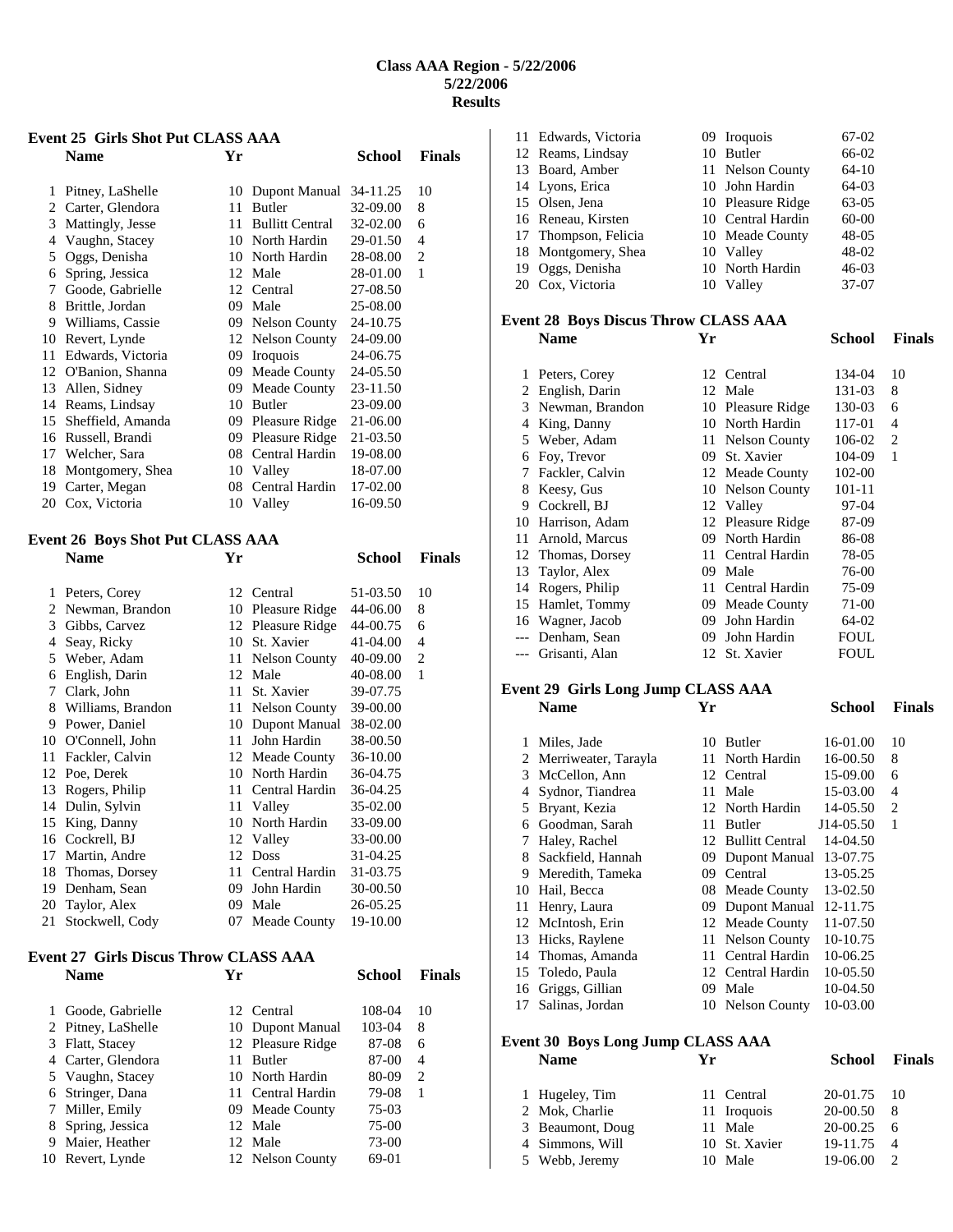### **Class AAA Region - 5/22/2006 5/22/2006 Results**

| 6  | Payne, William       |         | 10 Dupont Manual       | 19-00.50 |  |
|----|----------------------|---------|------------------------|----------|--|
| 7  | Cook, Bobby          | $12-12$ | Central Hardin         | 18-10.50 |  |
| 8  | Gosa, Maurice        | 11.     | North Hardin           | 18-07.00 |  |
| 9  | Sweat, Tim           |         | 10 North Hardin        | 17-10.00 |  |
| 10 | Deacon, Josh         |         | 10 Pleasure Ridge      | 17-04.50 |  |
| 11 | King, Tremaine       | 09.     | Central                | 17-01.50 |  |
|    | 12 O'Ouinn, Sherrick |         | 12 Dupont Manual       | 16-08.00 |  |
| 13 | Howard, Sean         | 10      | <b>Butler</b>          | 16-06.50 |  |
| 14 | Schmidt, Sebastian   |         | 11 Nelson County       | 16-04.50 |  |
|    | 15 White, Terrell    | 10      | John Hardin            | 16-02.75 |  |
|    | 16 Dixon, Desmond    |         | 09 Pleasure Ridge      | 15-04.50 |  |
| 17 | Haynes, Phillip      |         | 12 Nelson County       | 15-03.00 |  |
| 18 | Buttram, Gabe        | 08      | Meade County           | 14-00.25 |  |
| 19 | Arnwine, Coty        | 09      | <b>Bullitt Central</b> | 13-09.00 |  |
|    | --- Semones, Danny   |         | 12 St. Xavier          | FOUL     |  |

# **Event 31 Girls Triple Jump CLASS AAA**

|    | vent 31   GIFIS   FIPIE JUMP CLASS AAA |     |                    |          |               |
|----|----------------------------------------|-----|--------------------|----------|---------------|
|    | <b>Name</b>                            | Үr  |                    | School   | <b>Finals</b> |
| 1  | Merriweater, Tarayla                   | 11. | North Hardin       | 35-11.50 | 10            |
|    | 2 Sydnor, Tiandrea                     | 11  | Male               | 32-11.00 | 8             |
| 3  | Bryant, Kezia                          |     | 12 North Hardin    | 31-06.25 | 6             |
| 4  | Haley, Rachel                          |     | 12 Bullitt Central | 31-03.00 | 4             |
| 5. | Branham, Whitney                       | 10  | Butler             | 31-01.00 | 2             |
| 6  | Parry, Erin                            | 11  | <b>Butler</b>      | 28-07.50 | 1             |
|    | Griggs, Gillian                        | 09  | Male               | 28-06.50 |               |
| 8  | Sego, Emily                            |     | 11 Pleasure Ridge  | 28-01.00 |               |
| 9  | Hail, Becca                            |     | 08 Meade County    | 27-08.00 |               |
| 10 | Renver, Sara                           |     | 12 Meade County    | 26-06.00 |               |
| 11 | Hicks, Raylene                         |     | 11 Nelson County   | 24-07.00 |               |
|    | Salinas, Jordan                        |     | 10 Nelson County   | FOUL     |               |
|    |                                        |     |                    |          |               |

### **Event 32 Boys Triple Jump CLASS AAA Name Yr School Finals**

|    | Payne, William         |    | 10 Dupont Manual              | 41-06.50 | 10 |
|----|------------------------|----|-------------------------------|----------|----|
|    | 2 Beaumont, Doug       | 11 | Male                          | 41-06.00 | 8  |
| 3. | Mok, Charlie           | 11 | <i><u><b>Iroquois</b></u></i> | 40-06.25 | 6  |
|    | Gosa, Maurice          | 11 | North Hardin                  | 40-03.00 | 4  |
|    | 5 Harris, Breion       |    | 10 North Hardin               | 39-10.25 | 2  |
| 6  | Williams, Marshawn     |    | 12 Butler                     | 39-00.50 | 1  |
|    | McClendon, Matt        |    | 10 St. Xavier                 | 39-00.25 |    |
| 8  | Haynes, Phillip        |    | 12 Nelson County              | 35-00.25 |    |
| 9  | Semones, Danny         |    | 12 St. Xavier                 | 34-09.50 |    |
|    | 10 Bowman, Anthony     |    | 10 Pleasure Ridge             | 34-00.50 |    |
|    | Smith, Nick            |    | 11 Nelson County              | 31-07.75 |    |
|    | --- Holmes, Dennis     |    | 12 Central Hardin             | FOUL     |    |
|    | --- Fleming, DaMarrion |    | 12 Male                       |          |    |

### **Event 33 Girls High Jump CLASS AAA Name Yr School Finals**

| $4 - 10.00$<br>Haley, Rachel<br>12 Bullitt Central<br>1.<br>2 Dew, Ariel<br>4-08.00<br>10 North Hardin<br>8<br>J4-08.00<br>3 Meredith, Tameka<br>Central<br>09<br>J4-08.00<br>4 Goodman, Sarah<br><b>Butler</b><br>4<br>11<br>5 McCabe, Katie<br>4-06.00<br>Male<br>11<br>6 Holmes, Chianta<br>J4-06.00<br>10 North Hardin<br>7 Hornback, Jennifer<br>J4-06.00<br>10 Central Hardin<br>Hill, Brandy<br>J4-06.00<br>Male<br>11<br>7<br>Mattingly, Jesse<br><b>Bullitt Central</b><br>$4 - 04.00$<br>9<br>11 |    |                |    |          |    |
|------------------------------------------------------------------------------------------------------------------------------------------------------------------------------------------------------------------------------------------------------------------------------------------------------------------------------------------------------------------------------------------------------------------------------------------------------------------------------------------------------------|----|----------------|----|----------|----|
|                                                                                                                                                                                                                                                                                                                                                                                                                                                                                                            |    |                |    |          | 10 |
|                                                                                                                                                                                                                                                                                                                                                                                                                                                                                                            |    |                |    |          |    |
|                                                                                                                                                                                                                                                                                                                                                                                                                                                                                                            |    |                |    |          | 6  |
|                                                                                                                                                                                                                                                                                                                                                                                                                                                                                                            |    |                |    |          |    |
|                                                                                                                                                                                                                                                                                                                                                                                                                                                                                                            |    |                |    |          | 2  |
|                                                                                                                                                                                                                                                                                                                                                                                                                                                                                                            |    |                |    |          |    |
|                                                                                                                                                                                                                                                                                                                                                                                                                                                                                                            |    |                |    |          |    |
|                                                                                                                                                                                                                                                                                                                                                                                                                                                                                                            |    |                |    |          |    |
|                                                                                                                                                                                                                                                                                                                                                                                                                                                                                                            |    |                |    |          |    |
| Pleasure Ridge                                                                                                                                                                                                                                                                                                                                                                                                                                                                                             | 10 | Barnett, Addie | 09 | J4-04.00 |    |

|                                                                                      | J4-04.00                                                              |
|--------------------------------------------------------------------------------------|-----------------------------------------------------------------------|
|                                                                                      | 4-02.00                                                               |
|                                                                                      | $4 - 02.00$                                                           |
|                                                                                      | 3-08.00                                                               |
| 11 Morgan, Jesse<br>12 Manning, Jessica<br>12 Harris, Brittany<br>14 Salinas, Jordan | 08 Meade County<br>11 Pleasure Ridge<br>10 Butler<br>10 Nelson County |

### **Event 34 Boys High Jump CLASS AAA Name Yr School Finals**

| 1  | Sweat, Tim          |    | 10 North Hardin    | $6-04.00$  | 10             |
|----|---------------------|----|--------------------|------------|----------------|
| 2  | Dillard, Alex       |    | 12 Butler          | 5-10.00    | 8              |
| 3  | O'Neil, Brian       | 11 | St. Xavier         | $J5-10.00$ | 6              |
|    | McKinney, Andre     | 11 | North Hardin       | 5-08.00    | $\overline{4}$ |
| 5. | Beatty, Michael     |    | 12 Bullitt Central | $J5-08.00$ | 2              |
| 6  | Branch, Tony        | 09 | Male               | J5-08.00   | 1              |
| 7  | Brown, Robert       |    | 12 Iroquois        | 5-06.00    |                |
|    | 7 Dixon, Donnell    |    | 10 Pleasure Ridge  | 5-06.00    |                |
| 8  | Debro, Byron        |    | 10 Central         | J5-06.00   |                |
|    | 10 Haynes, Phillip  |    | 12 Nelson County   | 5-04.00    |                |
|    | 11 Lawrence, Thomas |    | 10 Central Hardin  | 5-02.00    |                |
|    | 11 Bowman, Anthony  |    | 10 Pleasure Ridge  | 5-02.00    |                |
| 13 | Smith, Nick         |    | 11 Nelson County   | 5-00.00    |                |
|    | --- Stanton, Billy  | 09 | Meade County       | NΗ         |                |

## **Event 35 Girls Pole Vault CLASS AAA**

| <b>Name</b>          | Vг              | School    | <b>Finals</b> |
|----------------------|-----------------|-----------|---------------|
| 1 Stewart, Samantha  | 10 North Hardin | 7-06.00   | 10            |
| 2 Woodson, Markeshia | 08 North Hardin | $6-00.00$ |               |

#### **Event 36 Boys Pole Vault CLASS AAA Name Yr School Finals**

| .               |                            | .                    |                |
|-----------------|----------------------------|----------------------|----------------|
| 1 Ash, Anthony  | 10 North Hardin<br>11 Male | 12-06.00<br>12-00.00 | 10<br>8        |
| 2 Tomes, Jeremy |                            |                      |                |
| 3 Banta, Jon    | 11 St. Xavier              | $J12-00.00$          | 6              |
| 4 Arnold, Jacob | 11 St. Xavier              | 11-06.00             | $\overline{4}$ |
| 5 Eck. Matt     | 10 North Hardin            | 10-06.00             | $\mathcal{L}$  |

### Women - CLASS AAA - Team Rankings - 18 Events Scored

|    | 1) North Hardin        | 127 |
|----|------------------------|-----|
| 2) | Butler                 | 113 |
|    | 3) Dupont Manual       | 98  |
|    | 4) Central             | 73  |
|    | 5) Male                | 53  |
|    | 6) John Hardin         | 39  |
|    | 7) Bullitt Central     | 25  |
|    | 8) Pleasure Ridge Park | 6   |
|    |                        |     |

| 9) Meade County    |  |
|--------------------|--|
| 10) Central Hardin |  |
| 10) Nelson County  |  |

| Men - CLASS AAA - Team Rankings - 18 Events Scored |                 |     |
|----------------------------------------------------|-----------------|-----|
|                                                    | 1) St. Xavier   | 149 |
|                                                    | 2) Male         | 100 |
|                                                    | 2) North Hardin | 100 |